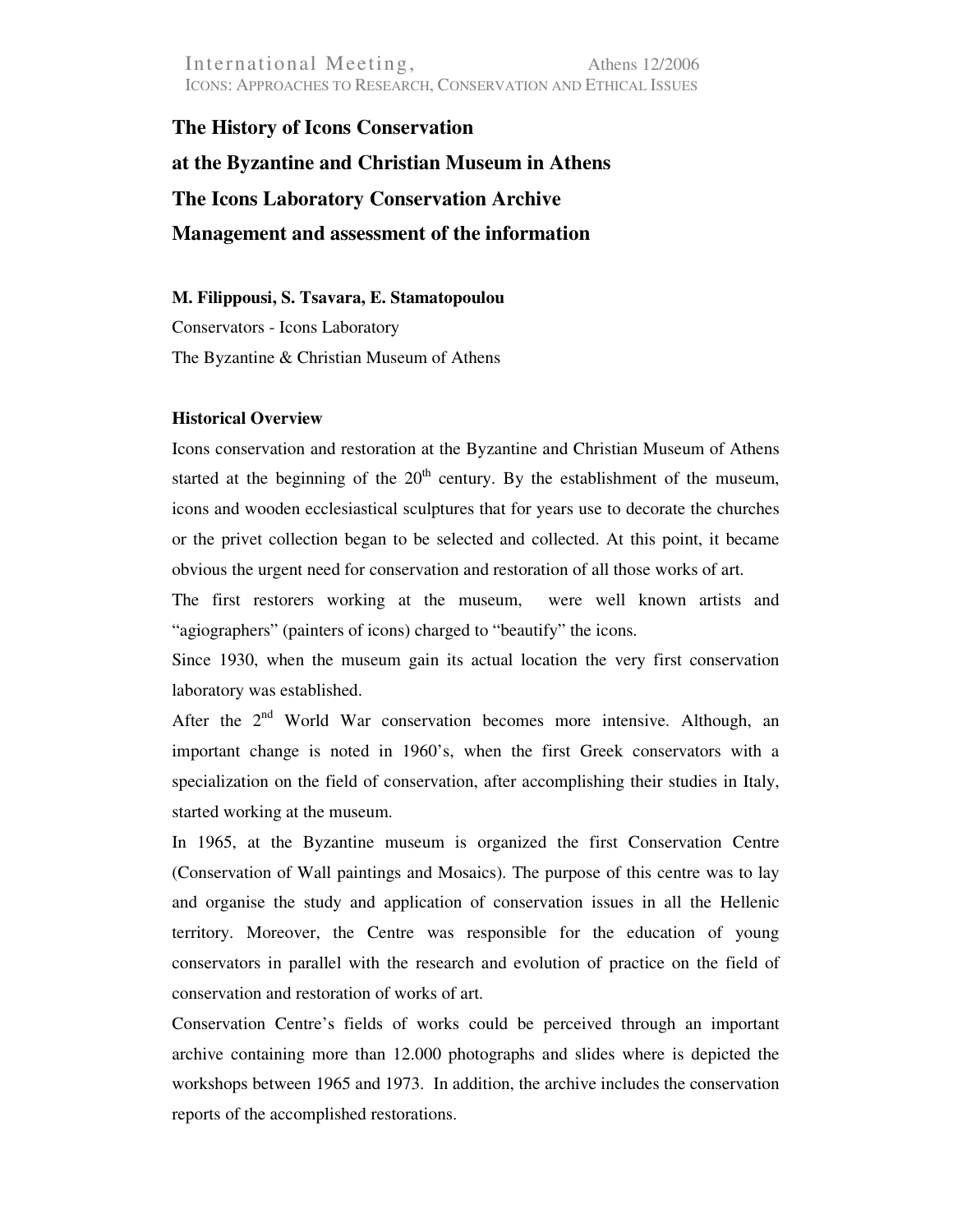Icons laboratory is one of the oldest in the Byzantine Museum counting an important number of conservators and been active constantly trough all those years. In the laboratory's responsibility is conservation, restoration, organisation and management of the icons collection.

The registration of the conservation procedures at the laboratory is initiated systematically at the beginning of the 1970's. The information is registered firstly in an internal book of restoration assignment (since 1975) and following each restoration application is described in two separated reports: 1. The study report and 2. The restoration report. Moreover, all restoration stages were depicted in several photographic images.

All reports are organised by year and by assigned restorer. Since 1999, the new conservation reports are registered electronically.The totality of this information together with the Conservation Centre Archive compose today the **Icons Laboratory Conservation Archive.**

### **Management of the Information**

The Icons Laboratory Conservation Archive is organized in three majors groups of data.

- The two Books of Restoration assignment (1975-1995) and (1995- up today)
- The Study and Restoration Reports
- The Photographic data

Study and restoration reports number is more than 5.000 and photographic data comprises more than 10.000 items (photographs, negatives, slide etc.)

In the framework of a holistically organization and management of all the data that the museum owns (museum collection photographs, conservation centre photographs etc) it was decided as critical and imperative the management and assessment of the Icons Laboratory Conservation Archive. This work began in 2000 and all the restorers of the lab have participated in collaboration with the museum Documentation Office. The major aim of this assignment was to classify the information in such manner so as to create in the future a separate archive comprising all the history of conservation for each restored icon.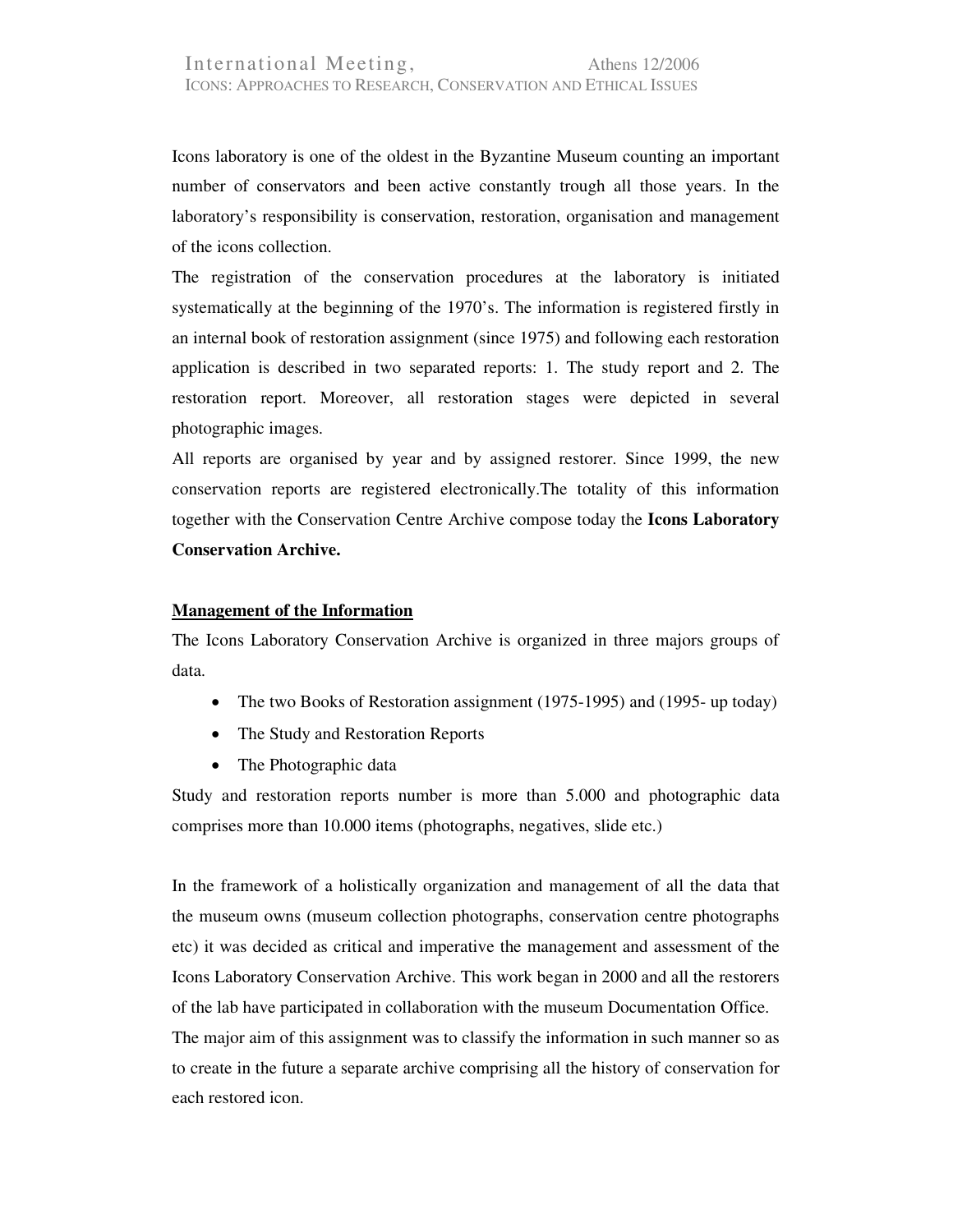The management of the abovementioned archive is organized following the afterbirth steps:

## **1**. **Registration and Classification**

Firstly, the two books of restoration assignment were register electronically. The classification and documentation of the study and restoration reports and photographs hardcopies was also imperative for not only organizational reasons but also for their preservation.

## **2. Documentation**

For the documentation and holistic management of the information, an Electronic Database was designed and created.

The Database is organised by a central table containing fields corresponding to the study and restoration reports and fields that were considered necessary for the icon description and documentation of its conservation history.

The realization of this database is made in ACCESS because of the facility that this software provides to the user, so as to introduce easy and simply the information and to retrieve it in several ways.

Moreover, this framework of data could possibly in the future to be linked with other databases that are designed and created at the museum (database of the icons collection registration, database of the storage etc)

# **3. Assessment of the information**

The attempt of documenting, registering, managing and assessing the archival information that the museum contains is time-consuming and not easy, requesting the participation of specialized professional working under the hospices of the Documentation Centre.

The aim of the Icons Laboratory is in the future and when all the information is registered and documented to assess the data so as to evaluated it and use the acquired information.

For accomplishing this, it is necessary to fulfill the following steps:

• Accomplishing of the study and restoration reports and photographic data documentation